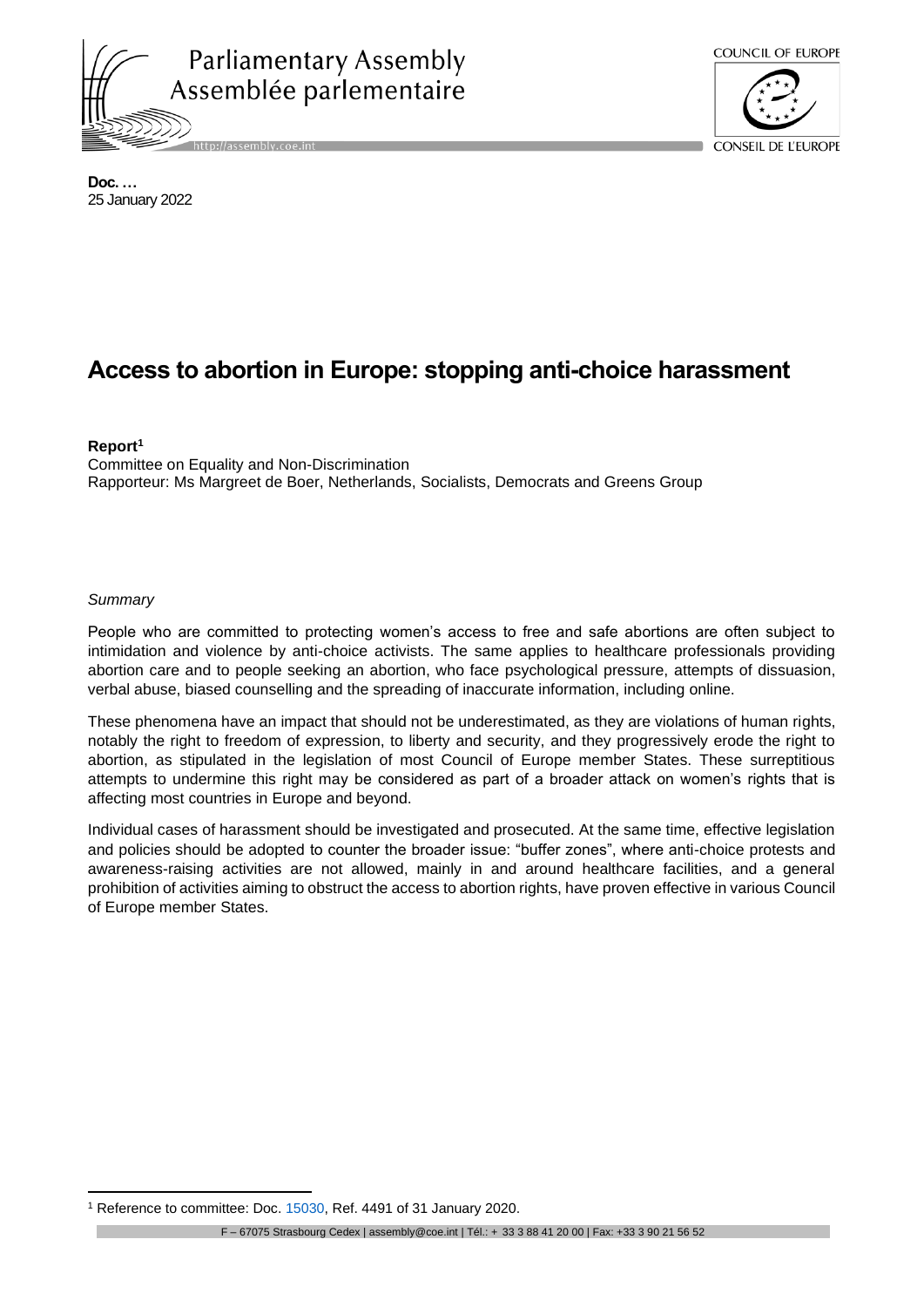# **A. Draft resolution<sup>2</sup>**

1. Persons who are committed to protecting access to free and safe abortions are subject to harassment by anti-choice activists in many Council of Europe member States. Targets include women's human rights defenders, healthcare professionals, politicians, and people seeking abortion care.

2. Harassment may occur in various forms. People seeking abortion experience stigmatisation, biased counselling with inaccurate and misleading information, psychological pressure, manipulation of guilt and shaming, including at or near facilities providing abortion care. Such harassment is perpetrated by anti-choice individuals and organisations that sometimes deceitfully misrepresent themselves as governmental or prochoice entities. Pro-choice activists, movements and non-governmental organisations face intimidation, online and offline abuse, smear campaigns, and judicial harassment in the form of ungrounded or disproportionate civil or criminal law procedures. Healthcare professionals face intimidation and threats, including death threats, verbal and physical violence and undue pressure in the workplace from peers and superiors. Facilities providing abortion healthcare or information and pro-choice organisations are targets for trespassing and property damage. Police violence and arbitrary detentions in connection with demonstrations in defence of women's rights have also been alleged.

3. The Parliamentary Assembly refers to Resolution 2331 (2020) Empowering women: promoting access to contraception in Europe and reiterates that protecting women's sexual and reproductive health and rights are human rights and an important part of gender equality policies and should be considered as a high priority.

4. The Assembly is concerned by the harassment and violence that targets those who are entitled to such rights, including people seeking abortion care and those who have a duty to offer it, as well as women's human rights defenders speaking out for the right to abort.

5. The Parliamentary Assembly denounces anti-choice harassment as a violation of fundamental rights set forth in national and international law, including the right to respect of private and family life, freedom of expression and freedom of assembly and association. It may also be regarded as part of the wider attack on women's rights and gender equality at global level that should be effectively countered.

6. The Assembly recalls that the right to health includes a right to health-related information and considers it essential for Council of Europe member States to counteract misinformation and disinformation on the topic of abortion for the realisation of this right.

7. The Assembly highlights that anti-choice harassment hinders the right to free and safe abortion, as stipulated by the legislation of most Council of Europe member States, as well as access to sexual and reproductive health and rights. This erodes the certainty of the law, a crucial element of the rule of law, which public authorities have a duty to protect.

8. The Assembly emphasises that the denial of abortion care may constitute torture or cruel, inhuman or degrading treatment, and it underlines the importance of the absolute prohibition of torture and other forms of cruel, inhuman or degrading treatments.

9. It is therefore crucial to act both at an individual and general level, that is to prevent, investigate and counter individual cases of harassment, and to adopt effective legislation and policies to address the broader issue.

10. In the light of these considerations, the Assembly calls on Council of Europe member States, Observers and Partners for Democracy to:

10.1 take the necessary measures to ensure that obstructing a person's access to legal abortion care or to relevant information is prohibited and criminally or otherwise sanctioned; the prohibited conduct should include online activities; prohibit anti-choice organisations from misrepresenting themselves as neutral or pro-choice organisations;

10.2 introduce buffer zones in the proximity of reproductive healthcare facilities and any structure where relevant information is provided, to avoid the disruption of medical institutions providing abortion care, and ensure the security of people seeking abortion care; within the buffer zones, all anti-choice information and raising activities and protests should be prohibited, whether aimed at the public or at individuals;

<sup>&</sup>lt;sup>2</sup> Draft resolution adopted unanimously by the Committee on 25 January 2022.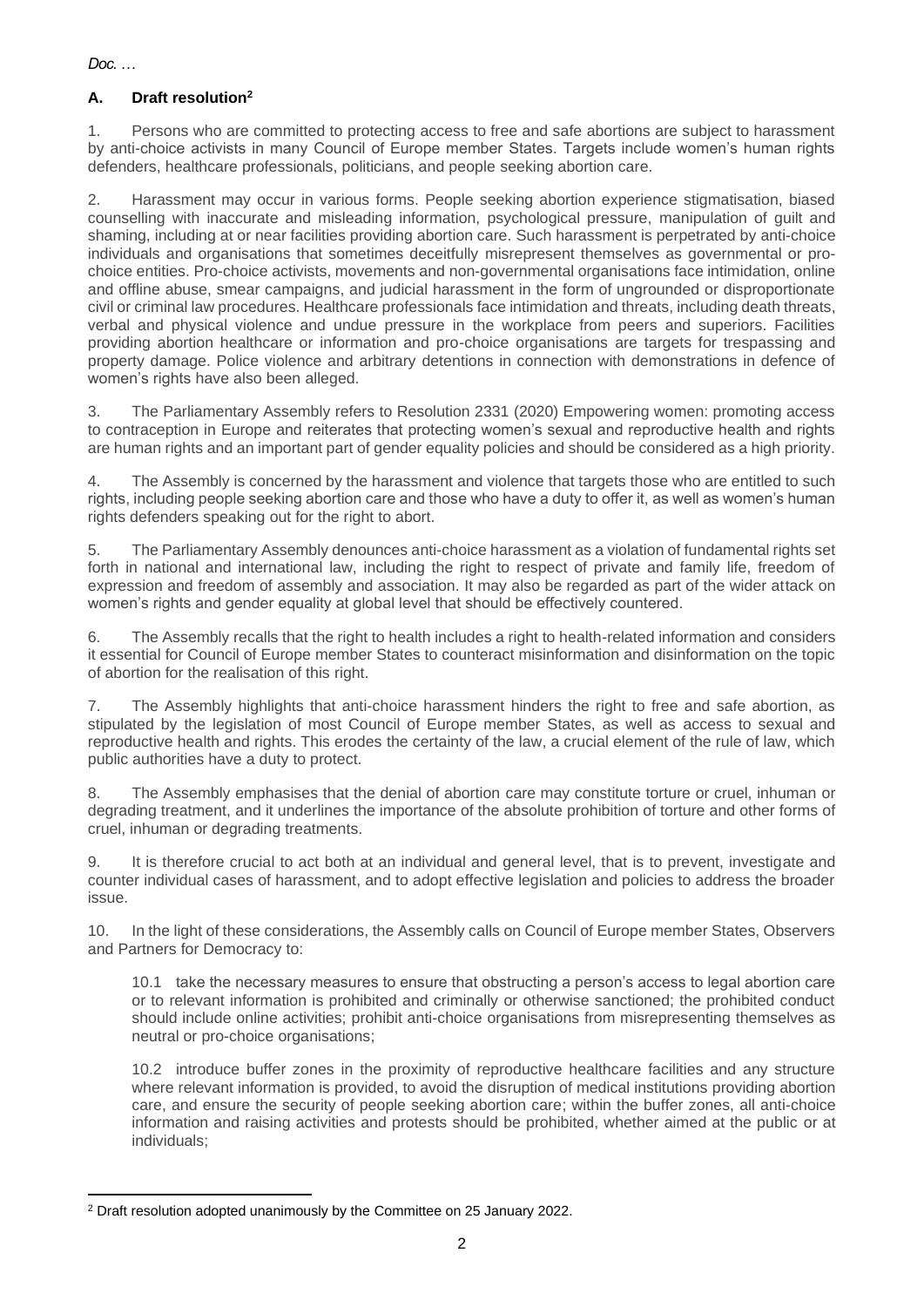10.3 provide reliable information on reproductive rights and services, including abortion care, and take the necessary measures to counteract misinformation and disinformation on abortion; these measures should include specific scrutiny towards the possible spread of misinformation and disinformation, openly or incognito, by anti-choice organisations;

10.4 empower people to make informed choices by ensuring that evidence-based, medically accurate, non-judgmental information about abortion care is available on and offline, notably through information campaigns and comprehensive sexuality education. Ensure that comprehensive sexuality education is provided in all schools; curricula should cover sexual and reproductive health and rights including contraception and abortion;

10.5 ensure actual access to legal abortion care, when provided for by national legislation, and relevant counselling by qualified health care professionals providing objective information; conscientious objection, where legal, should never restrict actual and timely access to legal abortion care;

10.6 train healthcare professionals to provide information and care related to abortion, in an evidencebased, unbiased, non-judgemental, respectful, confidential manner. Protect healthcare professionals, who provide abortion care, from verbal or physical threats or attacks and any pressure or retaliation, including professional ones.

10.7 effectively investigate and prosecute on- and offline hate speech targeting human rights defenders, including the possible organised character thereof, and endeavour to prevent and counter networks of individuals and organisations created with the aim of harassing pro-choice activists, politicians as well as people seeking an abortion;

10.8 provide information and training to law enforcement officers and members of the judiciary to ensure that they have a knowledge of the extent and impact of anti-choice activities.

11. Recalling its adopted texts on the situation of human rights defenders in Europe, including Resolution 2095 (2016) and Recommendation 2085 (2016) on Strengthening the role and protection of human rights defenders in Council of Europe member States, and Resolution 2225 (2018) and Recommendation 2133 (2018) on Protecting human rights defenders in Council of Europe member States, the Assembly reiterates its constant support for women's human rights defenders, in Council of Europe member States and beyond, and commits to protect them from undue pressure, intimidation and violence. In the present context, particular attention must be paid to online hate speech, which increasingly targets human rights defenders, making them vulnerable to further attacks.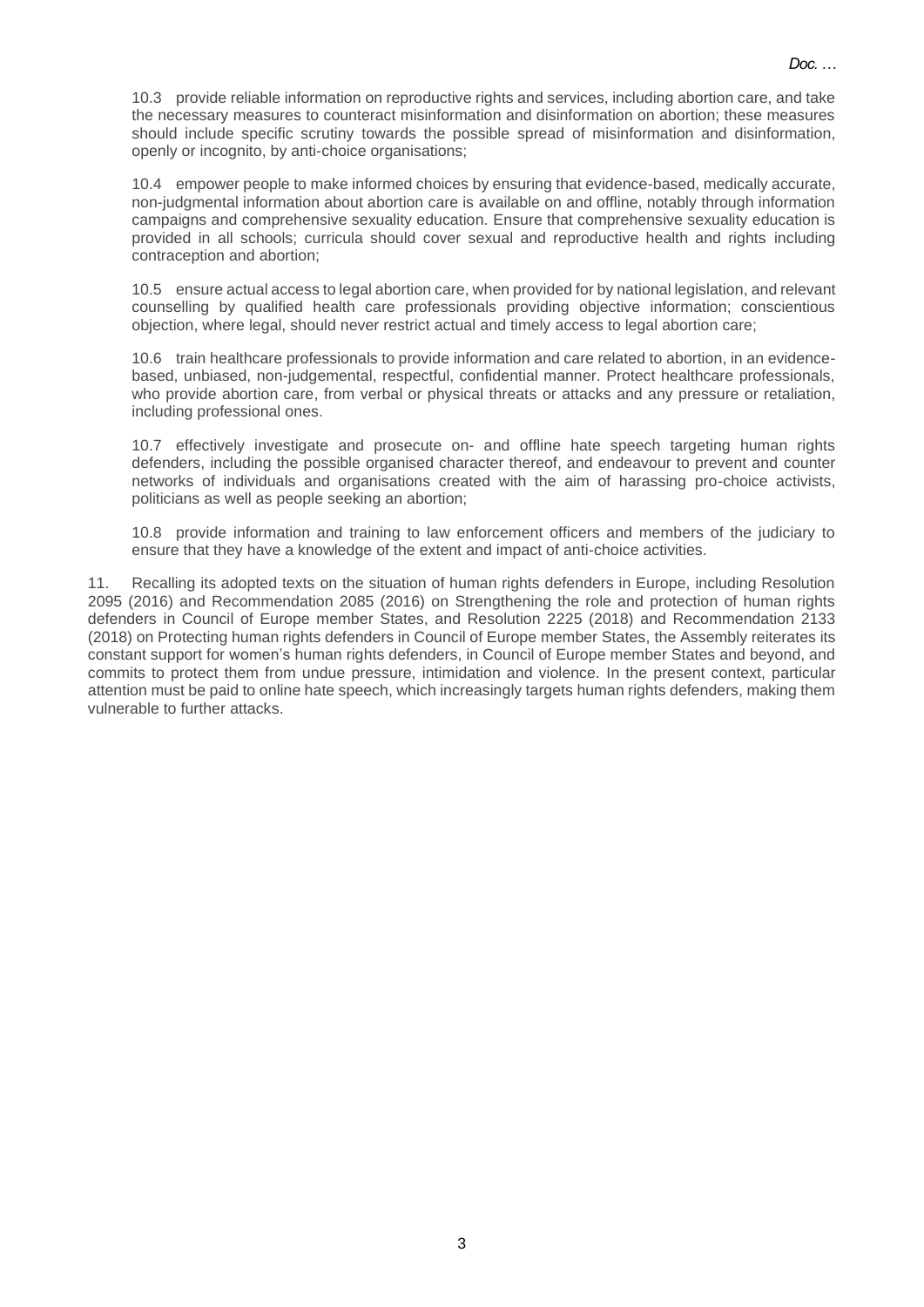# **B. Explanatory memorandum by Ms Margreet De Boer, rapporteur**

# **1. Introduction**

1. In many Council of Europe member States, people who are committed to protecting women's access to free and safe abortions are subject to intimidation and violence by anti-choice activists. Some cases are particularly visible, as they concern public personalities such as politicians and well-known activists. In the United Kingdom, for instance, Stella Creasy, a parliamentarian who led a successful campaign to extend legal abortion to Northern Ireland, was targeted by a smear campaign which included the display of large posters featuring the image of her face next to that of a dead foetus. German doctor Kristina Hänel, who was sentenced for "advertising" abortion after she spread information about the procedure on a website, has become the victim of online hate speech and intimidation. In Poland, organisations including Polish Women's Strike, the Abortion Dream Team, Federation for Women and Family Planning (Federa), Feminoteka, FundacjaFOR, Helsinki Foundation for Human Rights and the Women's Rights Centre (Centrum Praw Kobiet) have been targeted by severe form of intimidation including bomb threats and death threats, originating from criminals that have not yet been identified.

2. In addition to these and other cases that made headlines and are known to the general public, it is seriously concerning that thousands of people seeking abortion face intimidation, harassment and other forms of psychological pressure. These include anti-choice activities held at or near medical facilities providing abortion care, including dissuasion attempts, verbal abuse, biased counselling and the spreading of inaccurate information, including online. According to the "European Abortion Policies Atlas" published jointly by international non-governmental organisations EPF and IPPF EN in September 2021, 19 European countries force people seeking abortion to endure medically unnecessary requirements to access abortion care, including compulsory counselling (which, as already mentioned, may be biased) and forced waiting periods. In 18 countries, the authorities do not provide the general public with clear and accurate information about abortion care.

3. These phenomena have an impact that should not be underestimated. The harassment and intimidation of individuals violates their human rights, notably the right to freedom of expression, and often the right to liberty and security. At a broader level, the proliferation of these forms of pressure progressively erodes the right to abortion, stipulated in the legislation of most Council of Europe member States. Countering such attempts to make law ineffective and ensuring that the rights that are legally granted may actually be enjoyed is necessary to protect the certainty of the law, which in turn is an important element of the rule of law that public authorities have a duty to protect. From a political and ideological point of view, the surreptitious attempts to undermine the right to abort may be considered as part of the broader attack on women's rights that is affecting most countries, including well-functioning democracies, in Europe and beyond.

4. This report takes stock of the current situation in Council of Europe member States, while presenting several examples of measures that have proven successful in some contexts and may inspire legislators and policy makers in other countries.

# **2. Preparation of the report**

5. The preparation of this report was based on desk research, extensive consultations with civil society organisations, exchanges with experts and human rights defenders, as well as fact-finding visits to two Council of Europe member States. I had the opportunity to discuss with fellow members of the Committee on Equality and Non-Discrimination the main findings of each step of the preparation.

6. In January 2021 I sent out a questionnaire to civil society organisations working on sexual and reproductive health and rights (SRHR) in Council of Europe member States.

7. The questionnaire aimed to collect information on the extent and different kinds of harassment, violence or intimidation allegedly committed in Council of Europe member States against pro-choice activists, healthcare professionals, and people in need of abortion care. Additionally, the questionnaire aimed to identify best practices.

8. The replies to the questionnaire (from sixteen organisations in different member States) give a clear overview of the various forms of harassment taking place in connection with abortion rights. They show that abortion rights defenders and pro-choice healthcare providers are targeted for their work, and people seeking or using abortion care are regularly misled or put under pressure to change their decision. The questionnaire results also indicate that, even when provided by law, abortion care is not always accessible in some member States. Some countries may appear more often in the findings, as certain respondents provided more detailed input. This does not imply that harassment is more prevalent in those countries.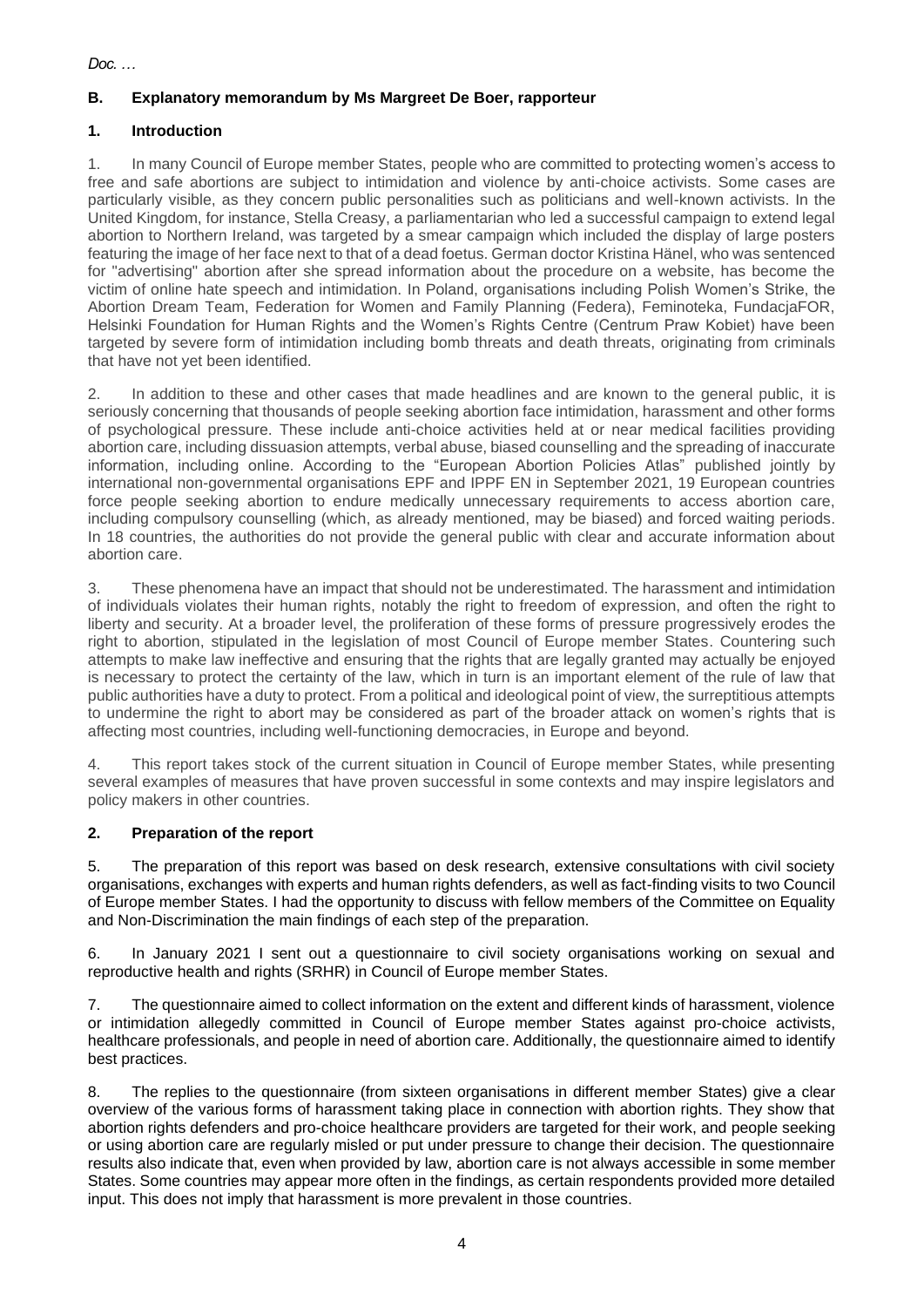9. In addition to an overview of the types of harassment found, the information provided by civil society organisations included a few examples of the preventive policy and legislative measures in place in member States.

10. I presented a compilation of the replies at the meeting of the Committee on Equality and Non-Discrimination of 15 March 2021. On the same occasion, a hearing was held with the participation of three speakers. The aim of the hearing was to complement the information gathered through the questionnaire with additional elements. It was also an opportunity for me as rapporteur and for the entire committee to discuss this matter with persons that are directly involved: Ms Vanessa Mendoza Cortés, from Andorra, and Ms Marta Lempart, from Poland, shared testimonies on the forms of pressure or harassment they had personally faced. Ms Rebecca Gomperts, from the Netherlands, gave an overview of the situation in Council of Europe member States, which integrated the information previously collected.

11. Based on references to conscientious objection to abortion care made in the replies to the questionnaire, and on comments from the experts who took part in the hearing, I deemed it necessary to collect additional information on this specific issue.

12. In the final phase of the preparation of the report I conducted fact-finding visits to two Council of Europe member States, namely France and Poland, respectively in October and November 2021.

#### **3. Main findings of the questionnaire**

#### *3.1. Harassment of medical providers and defenders of the right to abortion*

13. According to the information collected, one of the ways in which pro-choice activists and health care providers are targeted for their work is through various types of reporting and official procedures. Anti-abortion groups report pro-choice organisations or doctors to the police, denounce doctors to medical councils or start legal proceedings against them for disseminating information about abortion, speaking out against anti-choice actions or practising abortions. This is perceived by the persons targeted as a form of harassment and may rightly be considered as such.

14. Furthermore, pro-choice organisations and doctors face several types of direct harassment, both online and offline, which can be divided into three categories: intimidation, defamation, and pressure on medical personnel.

15. Intimidation may be physical, for example through attacks on or protests at abortion care centres. The Croatian respondent specifically mentions vigil actions continuing for up to 40 days. Often, however, intimidation takes place online, on websites or on social media accounts. It can range from generally intimidating messages to creating and sharing posts targeting individual activists, and death threats. Additionally, hate speech takes place in both physical and online settings.

16. A second and related type of harassment of pro-choice organisations and doctors is defamation. Antichoice actors try to discredit and delegitimate them and their work, framing them as threats to society or national interests, or as murderers. An example from Malta: "[Abortion opponents] create posts with our faces, publishing our names calling us murderers, baby-killers and the like." According to the Croatian respondent, the messaging and tactics employed by far-right groups "stoke pre-existing fears present in society, including those regarding loss of national identity and culture."

17. A third type of harassment, specifically experienced by pro-choice healthcare providers, is sustained pressure to stop providing abortion care. Among the respondent countries, this is mainly evident in Croatia, where "medical professionals are being threatened, pressured, stigmatised into not providing abortion care [, and] especially young doctors are  $(...)$  [at] risk of not being promoted or they are being deprived of some opportunities for professional development."

#### *3.2. Harassment, violence or intimidation against pregnant people in need of abortion care and people who have undergone an abortion*

18. Pregnant people in need of abortion care may face harassment at abortion clinics, as described above. Additionally, some pregnant people are personally harassed if they are open about having an abortion. They may also face more specific types of harassment, which will be described below.

19. One often-mentioned problem is a lack of evidence-based information about abortion and a parallel surge of misinformation. Respondents from several countries indicated the existence of 'incognito anti-choice organisations. These organisations provide helplines, often profiling themselves as information points about abortion and purposefully operating in physical vicinity of official abortion information centres (Austria) or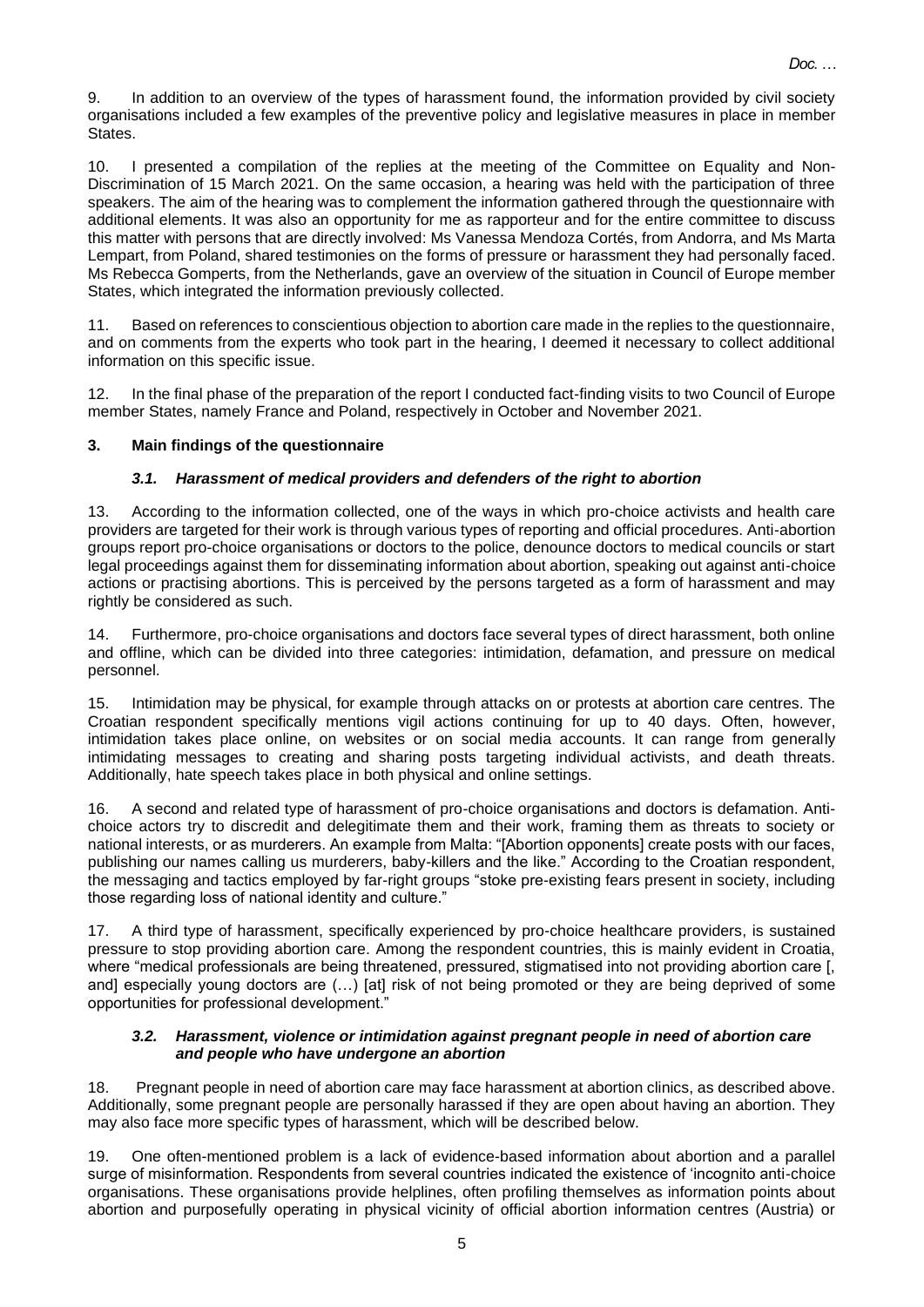through phone lines or websites that look similar to the official ones (France and Malta). When contacted, however, they confront the person seeking advice with biased, untrue and shocking information about abortion, and try to dissuade them from undergoing the procedure. On one of these websites, "rather than offering information on where to go, it shows a graphic video of a termination procedure, warning that the possible side effects include breast cancer, sexual dysfunctions and even alcoholism". Concerning the phone lines, the French respondents indicate that "people listening and answering questions call women and girls back on their phone to dissuade them for having an abortion, even when they are in the waiting room".

20. Additionally, the questionnaire respondents stated that pregnant people seeking abortion care may experience pressure from health care professionals. In the responses to the questionnaire, this was indicated to take place in three ways. Firstly, increasing numbers of doctors are 'conscientiously objecting' to providing abortion care. Overuse of this argument (59% of gynaecologists in public hospitals in Georgia and the majority of practitioners from public centres in Spain refuse to carry out an abortion procedure, and the Serbian and Croatian respondents point out high and rising numbers of objectors) can lead to a lack of availability of abortion care, as well as inherent pressure on the patient to change their decision. Secondly, some health care providers try to dissuade people seeking an abortion from doing so. This is done through (unrequested) conversations with the patient, moral lectures, stressing religious arguments against abortion, or forcing patients to listen to the embryo's cardiac activity or look at the ultrasound scan. A victim recounts: "They would tell you: 'here is your baby, don't you want to look at it?' What you can see is a shapeless black spot, but still, it hurts." In Austria, pregnant women may be given a 'mother-child-passport' (a document about medical tests) in a very early stage of their pregnancy. Thirdly, several instances of medical mistreatment are addressed in the responses. A Croatian campaign uncovered instances of women being denied access to pain relief or being tied to medical equipment during painful procedures. In Georgia, research indicated a serious violation of confidentiality rights and a complete lack of privacy during abortive procedures.

21. A further significant problem for women in need of abortion care is that, even when abortion is legally provided for, there are substantial barriers to accessing this care. These barriers range from societal constraints, such as stigma, to financial or administrative barriers. The respondents from Spain indicate that these barriers render the right to abortion ineffective. Although the lack of availability or accessibility of abortion care is strongly problematic, it does not in itself constitute harassment. However, it can be connected to certain types of harassment. The widespread stigmatisation of abortion, for example, may cause pressure on pregnant people not to have an abortion and thus limit the access to it. Additionally, the conscientious objection of health care professionals - one of the causes for the limited availability of abortion care - can lead to negative pressure on people seeking abortion care. At the hearing on 15 March, guest speaker Rebecca Gomperts highlighted that this kind of barrier could be observed in member States including Germany, Hungary, Italy, the Netherlands and the United Kingdom. If used in excess, conscientious objection may ultimately have an effect that is comparable to harassment.

# *3.3. Government-initiated harassment*

22. Several questionnaire respondents point out that abortion rights defenders face harassment from their country's public authorities. Andorran respondents stated that an abortion rights defender faced government intimidation by means of a criminal suit and a police investigation. In Poland, the respondents reported police prosecution and police violence against activists. After one activist tried to purchase Arthrotec with a prescription, the pharmacy she went to reported her to the police, who "searched her house and confiscated her computer and phone. She was taken to the police station and had to spend a night in the police cell." Rebecca Gomperts added that she herself had been questioned by the judiciary in the Netherlands on two occasions in this respect, at the request of the Polish authorities. Additionally, the responses include mentions of more practical government-initiated actions, such as the blocking of the Women on Waves website in Spain by the national medicine agency, which Ms Gomperts characterised as censorship.

# **4. Causes of harassment and how to address them**.

23. When describing the phenomenon of harassment, respondents point out several causes and sources. A recurring underlying theme in the causes is the existence in society of widespread and strong patriarchal and traditional beliefs, often related to religion. This leads to the stigmatisation of abortion, which in turn may serve as a breeding ground for, or justification of, harassment. The harassment itself comes from different types of actors. In some cases, as previously mentioned, this is the government of the relevant country. In other cases, anti-choice organisations are frequently mentioned as the authors of the harassment. They are stated to have connections with extreme-right political parties and religious organisations, which may also initiate harassment. Two respondents signal foreign roots or funding of anti-choice organisations, especially related to the United States (for example the '40 Days for Life' movement). Next to these groups, some medical personnel is stated to harass women trying to access abortion care. These findings, along with the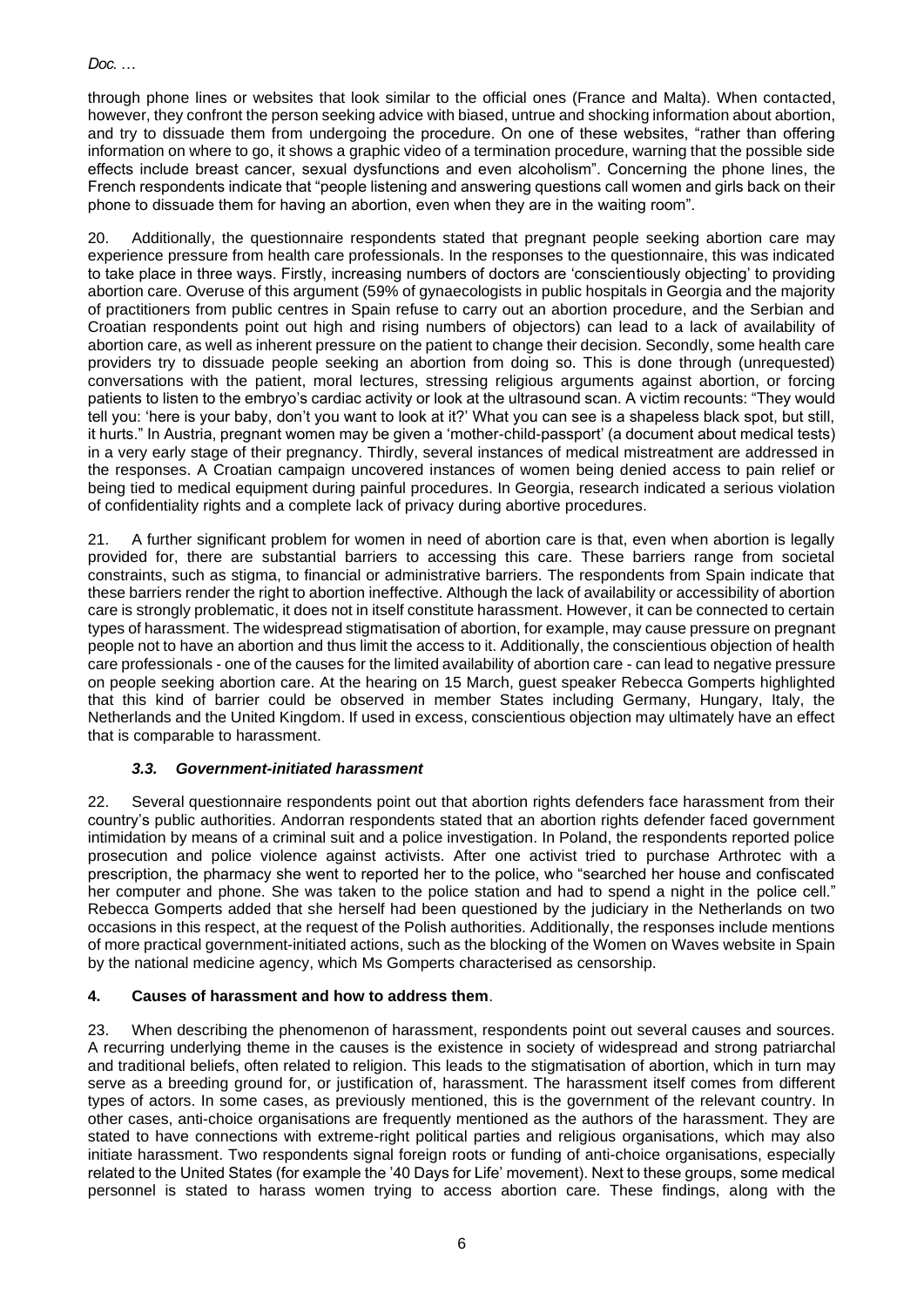recommendations of best practices collected in the questionnaire, can guide the exploration of what measures to adopt.

24. Most respondents state that their country has legislation on abortion, anti-discrimination, and/or certain types of harassment such as hate speech, unlawful threats, or defamation. Several countries have legislation that can be used to stop protests near abortion clinics, and in Austria and France this legislation has diminished physical harassment in those spaces. In France, obstructing the voluntary termination of pregnancy, including the disruption of establishments practising abortions or of access to information on abortion, is outlawed. However, many steps are still to be taken. The problem of incognito anti-choice organisations posing as abortion information centres and providing biased and unscientific information or 'help', for example, is difficult to solve. The French 'obstruction' ban has been extended to include such organisations, but the French respondents state that there is a lack of complaints due to difficulties in proving the allegations. The same is stated by different respondents for cases of verbal harassment or hate speech. These problems can be used as a starting point for the recommendations that I will formulate in my report.

25. The suggestions provided by the respondents on how to improve the response to harassment are mainly general. A first important point is to speak out and support abortion rights defenders. As stated by one of the respondents, "absence of public condemnation of threats and intimidation […] sends an indirect message to the public that such behaviour is approved of and thus (…) [fails] to send a clear message that violence is unacceptable." Financial and symbolic support of pro-choice organisations are additional suggested measures. Furthermore, more attention to sexual education in school curricula and the dissemination of accurate information could help make the population more resistant to widespread misinformation and regressive social norms.

#### **5. Main findings of the hearing of 15 March 2021**

26. The various forms of pressure, which may in some cases be considered as forms of harassment, perpetrated by public authorities targeting persons speaking out for the right to abortion were not covered by the motion from which this report stems and emerged from the analysis of the replies to the questionnaire. I deemed it appropriate to invite two activists who may give a testimony on this form of harassment, namely Vanessa Mendoza Cortés from Andorra and Marta Lempart from Poland, to take part in the hearing held by the Committee on Equality and Non-Discrimination on 15 March 2021. As previously mentioned, Rebecca Gomperts, founder and leader of the organisation Women on Waves, provided a general overview of the situation in Council of Europe member States, with examples of various forms of harassment that I used when analysing and presenting the findings of the civil society survey.

27. As previously mentioned, Stop Violéncies, the non-governmental organisation that replied to the questionnaire and provided information on Andorra, indicated that its president Vanessa Mendoza had been targeted by criminal procedures initiated by the government.

28. At the hearing, Ms Mendoza explained that she was indicted with defamation against the government, defamation against the co-princes and crimes against the institutions and faced up to four years in prison, for reporting violations of human rights allegedly perpetrated by the Andorran authorities, at the United Nations Universal Periodic Review in October 2019. She considered that the criminal procedures initiated against her are politically motivated, as her activism on sexual and reproductive health and rights runs counter to the government's policies in this area and more generally to the political climate of her country. Andorra's institutional system still has two Co-princes, the President of the French Republic and the Bishop of Urgell, as head of State. The presence of a high-ranking member of the Catholic clergy at the top of the constitutional system makes abortion a particularly divisive matter and promoting sexual and reproductive health and rights may appear to be disruptive of the institutions. Ms Mendoza added that the authorities pressure Stop Violéncies to disclose the names of women that have sought assistance, which the organisation cannot share for deontological reasons.

29. The hearing was an opportunity to give voice to different points of view, including that of members of the Andorran delegation representing the governing majority. Ms López considered that the human rights violations reported by Ms Mendoza to the United Nations Human Rights Councils were ungrounded. She rightly underlined that the charges pending against Ms Mendoza were related to defamation and not to the criminalisation of abortion. Since the aim of this report, as previously clarified, is not to promote the right to abort, but rather to protect those who speak in favour of it from harassment, the case of Ms Mendoza is strictly relevant to this work. A wide range of international actors see the criminal proceedings against her as a threat to freedom of expression. The Government of the Netherlands highlighted that the case of Vanessa Mendoza Cortéz was a particularly worrisome case of reprisal against, and intimidation of, human rights defenders, and the Government of Luxembourg invited the Andorran authorities to consider addressing defamation in civil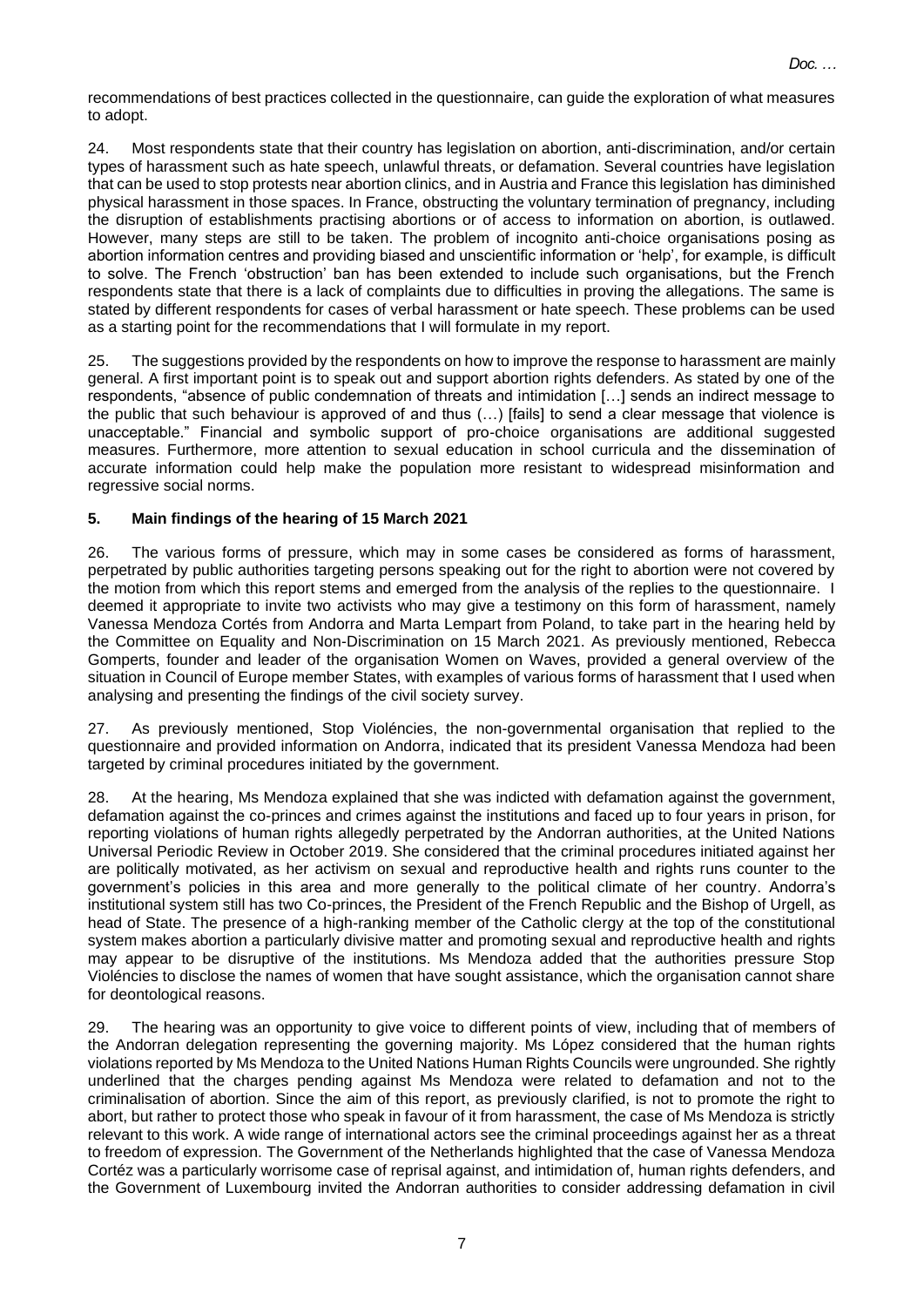rather than criminal law".<sup>3</sup> Amnesty International,<sup>4</sup> the International Federation for Human Rights (FIDH),<sup>5</sup> and the International Service for Human Rights (ISHR)<sup>6</sup> have called on Andorran authorities to drop the defamation charges. The case is being followed closely by the Council of Europe Commissioner for Human Rights.

30. In the aftermath of the hearing, I had the opportunity to exchange with the Andorran delegation, in writing and through a remote meeting, and since then I have continued to follow the case of Ms Mendoza. The delegation also provided additional replies to the questionnaire that I had previously distributed. In a letter of 19 March 2021, Ms López expressed the Andorran authorities' commitment to promoting gender equality and illustrated the peculiarities of Andorra's constitutional system. She also clarified that the criminal proceeding against Ms Mendoza was not initiated by the national government, but rather by the General Prosecutor. Later, I was informed by Ms López that the General Prosecutor's office had decided to drop all charges except that of defamation, which does not carry imprisonment, and that Ms Mendoza only risked incurring in a fine. Sexual and reproductive health and rights are a sensitive matter in Andorra and abortion in particular is intertwined with international relations and national sovereignty. However, this issue lies at the intersection of women's empowerment and human rights, and it is crucial for the authorities to guarantee freedom of expression to all those who contribute to the conversation in this area. This freedom should not be curtailed by criminal proceeding or any other form of pressure. I trust that the Andorran authorities will take all the necessary steps to avoid this risk in the future, if necessary by amending the Criminal Code, as recommended by some human rights groups, which is part of the mandate of legislators. I appreciated the cooperative attitude of the Andorran delegation and of its Chair, and the commitment they declared to the cause of fundamental freedoms.

31. The testimony of Marta Lempart, founder and leader of the organisation All-Poland Women's Strike, described the situation of Poland in the wake of the ruling of the constitutional court that effectively banned abortion, in a context of progressive erosion of the space of civil society in public life. Women's rights are particularly threatened, with, among other things, a parliamentary initiative under way that might lead to the country's withdrawal from the Istanbul Convention. The National Women's Strike is a network of organisations present in over 600 Polish cities and towns and is active in the area of democracy and human rights and more specifically on gender equality. In the past months, members of the organisation have received threats, including death threats. Forms of intimidation included bomb alerts and other actions that on some occasions were coordinated so as to happen at the same time in different placed, multiplying the targets and also the psychological impact.

32. According to Ms Lempart, police forces claim that they cannot intervene to protect the activists. In reality, they do intervene against them, gassing, beating and arresting them at public protests. In addition, criminal proceedings were initiated against members of All-Poland Women's Strike and other organisations. The inactivity of law enforcement officers encourage impunity, including among Neo-nazi extremists that are believed to be behind some of the intimidation and violence. State-controlled media, particularly television, contribute to the climate of hostility towards civil society and liberal forces: in Ms Lempart's view, the murder of Pawel Adamowicz, Mayor of Gdansk, in 2019, was the result of a smear campaign in the media and of online hate-speech.

# **6. Conscientious objection to abortion care – the case of Italy**

33. It is estimated that 95% of European women live in countries where abortion is legal. In most Council of Europe member States, legislation on abortion also sets forth a right to conscientious objection (CO) for healthcare professionals. This refers to a right to opt out of providing abortion care and is limited to medical staff participating in the abortion procedure. According to these laws, access to abortion care must nevertheless be ensured for those seeking it.

34. Regulations on conscientious objection differ across Council of Europe member States. A comparative multiple-case study, based on various sources including interviews with key stakeholders, was carried out in England, Italy, Norway and Portugal and published in 2017.<sup>7</sup> The researchers explain that they "embarked on

<sup>&</sup>lt;sup>3</sup> Report of the Working Group on the Universal Periodic Review on Andorra, [A/HRC/46/11](https://undocs.org/en/A/HRC/46/11), Human Rights Council, United Nations General Assembly, 24 December 2020.

<sup>4</sup> [Andorra: Defamation charges against activist who raised rights concerns before UN Committee must be dropped,](https://www.amnesty.org/en/latest/press-release/2021/02/andorra-defamation-charges-against-activist-who-raised-rights-concerns-before-un-committee-must-be-dropped/) Press release - Amnesty International, 16 February 2021.

<sup>5</sup> [Andorra: Threats and judicial harassment against Ms. Vanessa Mendoza Cortés,](https://www.fidh.org/en/issues/human-rights-defenders/andorra-threats-and-judicial-harassment-against-ms-vanessa-mendoza) International Federation for Human Rights, 22 October 2020.

<sup>6</sup> [Andorra: Drop charges against Vanessa Mendoza and guarantee safe and enabling environment for women human](https://ishr.ch/latest-updates/andorra-drop-charges-against-vanessa-mendoza-and-guarantee-safe-and-enabling-environment-women/)  [rights defenders,](https://ishr.ch/latest-updates/andorra-drop-charges-against-vanessa-mendoza-and-guarantee-safe-and-enabling-environment-women/) International Service for Human Rights, 6 November 2020.

<sup>7</sup> Wendy Chavkin, MD, MPH, Laurel Swerdlow, MPH, and Jocelyn Fifield, MPH, [Regulation of Conscientious Objection to](https://www.researchgate.net/publication/317703909_Regulation_of_Conscientious_Objection_to_Abortion)  Abortion - [An International Comparative Multiple-Case Study,](https://www.researchgate.net/publication/317703909_Regulation_of_Conscientious_Objection_to_Abortion) Health and Human Rights Journal, June 2017, 19(1), pp 55-68.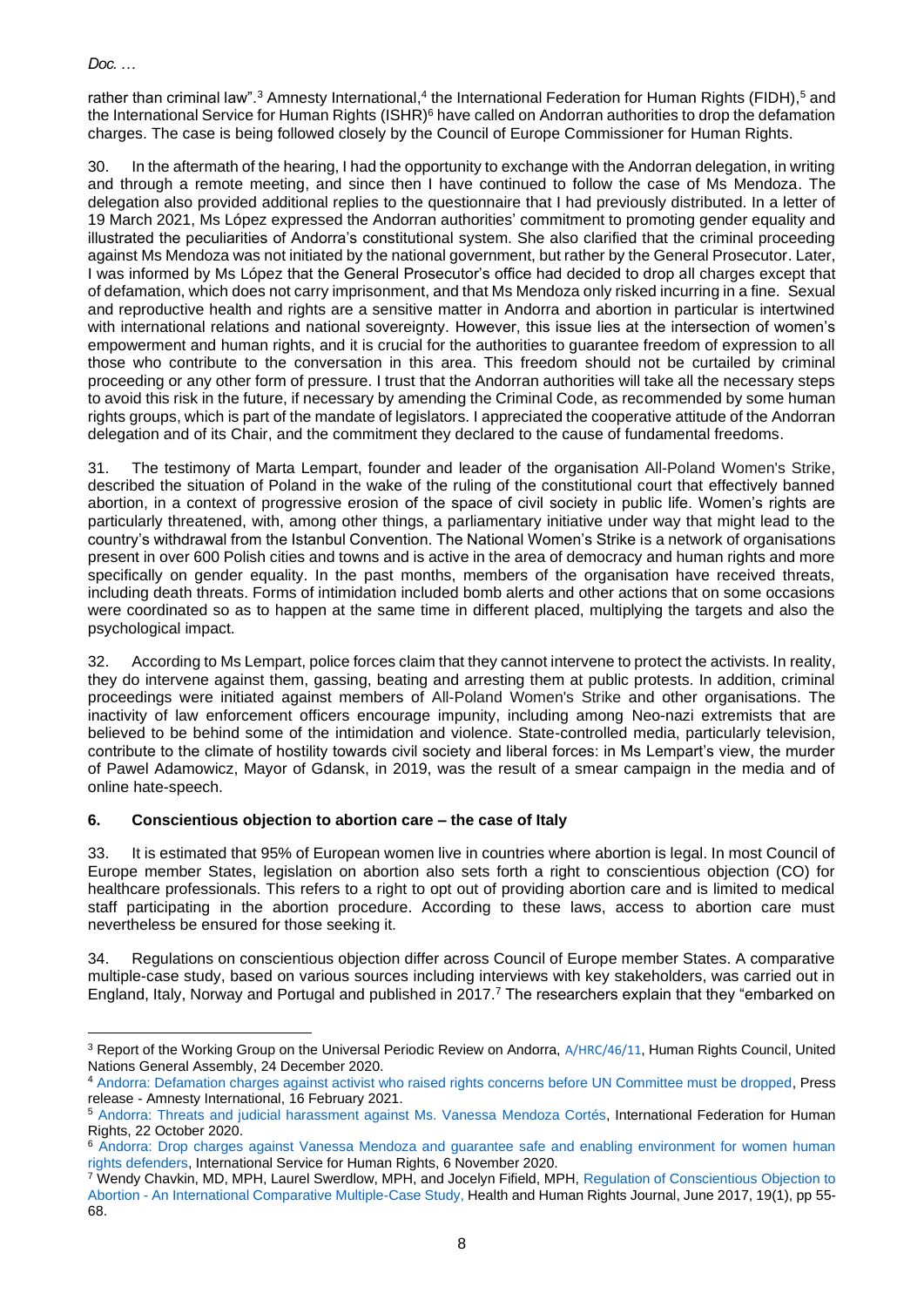this exploratory multiple-case study of four countries whose abortion laws contain conscientious objection clauses in order to assess the efficacy and acceptability of national policies that regulate objection to abortion". The main question the study sought to answer was whether regulations effectively permit conscientious objection while ensuring women's access to abortion.

35. The study identified the principal elements of a functional health system which ensure both access to abortion care and the right to opt out for personal reasons: clarity (on who has the right to object, and to which components of care), ready access, and a well-functioning abortion service. The researchers also found that social attitudes on abortion and conscientious objection contributed to the level of implementation of objection policies. The study concluded that "England, Norway and Portugal illustrate that it is possible to accommodate individuals who object to providing abortion while still assuring that women have access to legal health care services".

36. Absent from this conclusion is Italy, where approximately 70% of doctors claim conscientious objection and the availability of abortion care is unevenly distributed across the country's regions. The high percentage of health professionals who claim conscientious objection, and their potentially unsympathetic attitude, mean that pregnant people seeking abortion care in the country often face harsh practical and psychological hurdles. In some cases, these may amount to a form of harassment.

37. Ms Laura Fiore, an Italian artist who underwent medical termination of pregnancy in 2008, published a book ("Abortire tra gli obiettori. La moderna inquisizione" <sup>8</sup> or "Aborting among objectors. The modern Inquisition") to share what she describes as a horrific experience. After labour was medically induced, she was left unattended on her hospital bed and had to expel the foetus alone. While not a full-time activist, Fiore felt compelled to inform the public of the challenges faced by those who seek an abortion and she launched the blog "Aborto terapeutico e spontaneo".<sup>9</sup> In it, a note invites readers to share their testimony and asks antichoice activists to refrain from contacting her: "I have already faced a special treatment from objectors, and I have the right to be left in peace". The story of another woman who was left unattended by medical staff is told in an article published in 2017 by Open Democracy.<sup>10</sup> In the same year, a 41-year-old woman from Padua told local papers that 23 hospitals from several Italian regions had refused to provide her with an abortion procedure, saying either they had no available appointments, or did not have any non-objecting doctors, or that those who were not objectors were on holiday.

38. Objection to abortion care is not necessarily motivated by moral or religious beliefs. According to a study published by Silvia De Zordo, an anthropologist of the University of Barcelona,<sup>11</sup> who interviewed professionals in 4 hospitals in Milan and Rome, the motivations may also be linked to convenience and career progression. It is important to note that one of the reasons mentioned by participants was the feared or actual discrimination and stigmatisation faced by non-objectors in their professional environment. An area of particular concern highlighted by the study is that difficult access to legal abortion has led to a spike in unsafe, illegal abortions in the country.<sup>12</sup>

39. In 2012, the International Planned Parenthood Federation European Network (IPPF EN) lodged a collective complaint against Italy with the European Committee of Social Rights (ECSR),<sup>13</sup> claiming that the inadequate protection of the right of access to abortion care implied a violation of women's right to health and self-determination. In addition, the implementation of regulations on abortion was discriminatory from an economic and a geographic point of view, as women based in areas where abortion care was not available were obliged to travel. A second complaint was lodged by the Italian trade union Confederazione Generale Italiana del Lavoro (CGIL).

40. The ECSR issued judgments finding a violation of the right to health because of the lack of abortion providers due to widespread conscientious objection, and a violation of the right to non-discrimination for women who were forced to travel to obtain abortion care. In its follow-up review published in March 2021, the ECSR confirmed that the violation of these rights persisted.

<sup>8</sup> Laura Fiore, Abortire tra gli obiettori, La Tempesta Editore, 2015.

<sup>9</sup> [Aborto Terapeutico E Spontaneo \(Abortoterapeuticoenon.Blogspot.Com\)](https://abortoterapeuticoenon.blogspot.com/)

<sup>10</sup> Claudia Torrisi, [Abortion in Italy: how widespread 'conscientious objection' threatens women's health and rights](https://www.opendemocracy.net/en/5050/abortion-italy-conscientious-objection/)*,* Open Society, 15 June 2017.

<sup>11</sup> Silvia De Zordo, I veri motivi dell'obiezione di coscienza all'aborto, Un'inchiesta sull'aborto, 23 May 2015, at [I veri motivi](https://abortoinchiesta.wordpress.com/2015/05/23/obiezione-coscienza-aborto-ricerca-antropologica/)  [dell'obiezione di coscienza sull'aborto | Un'inchiesta sull'aborto \(wordpress.com\).](https://abortoinchiesta.wordpress.com/2015/05/23/obiezione-coscienza-aborto-ricerca-antropologica/)

<sup>12</sup> Ilaria Maria Sala, *[Abortion in Italy, a Right Wronged](https://www.nytimes.com/2017/11/13/opinion/abortion-italy-conscientious-objectors.html)*, New York Times, 13 November 2017.

<sup>13</sup> European Committee on Social Rights, [Complaint No. 87/2012,](https://rm.coe.int/no-87-2012-international-planned-parenthood-federation-european-networ/1680742497) International Planned Parenthood Federation European Network (IPPF EN) v. Italy, Case document n°1, 3 September 2012.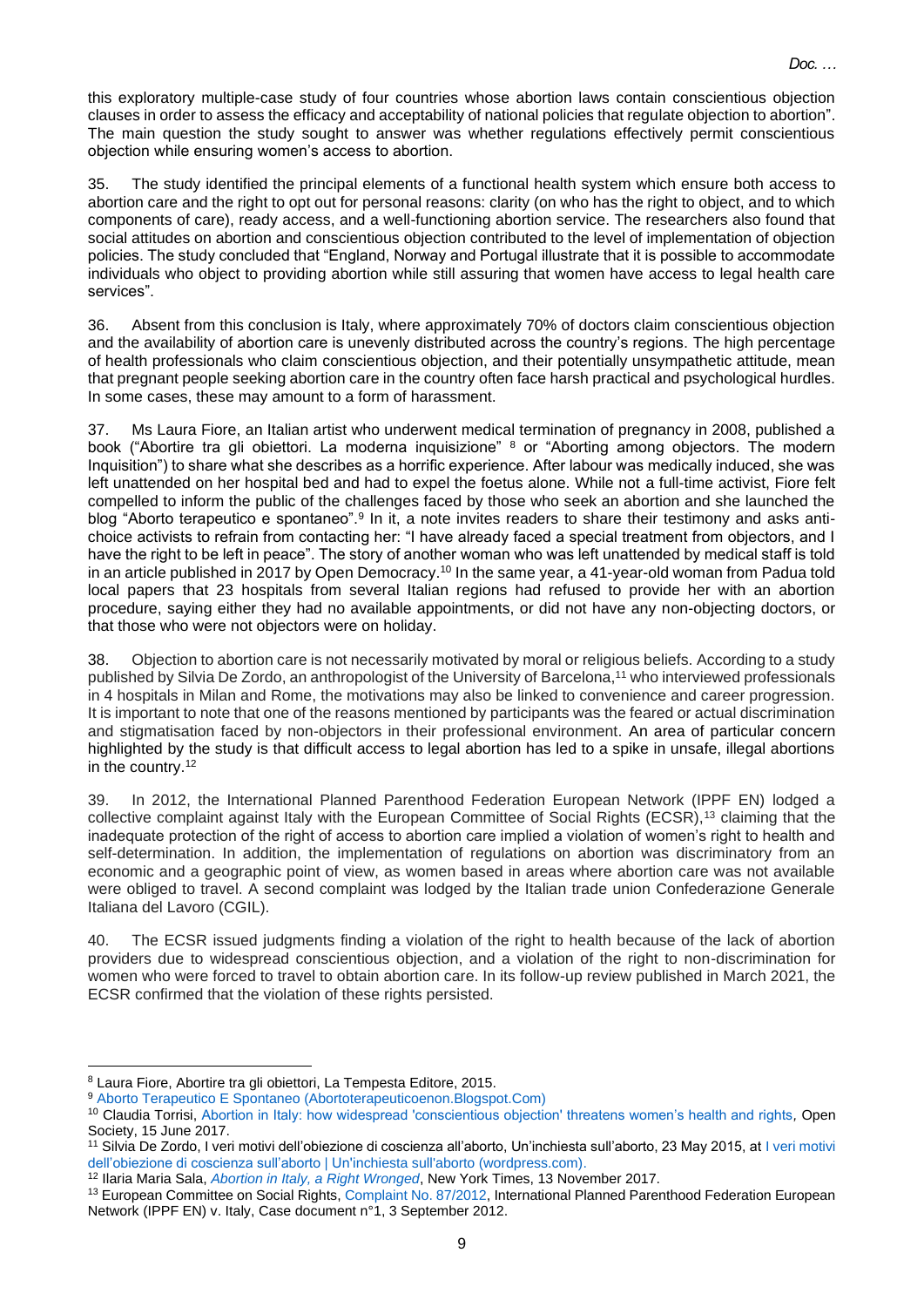41. The Italian authorities should intervene in this area and ensure the real enforcement of the right to abortion as stipulated in national legislation. They should, in particular, prevent and sanction surreptitious attempts to limit access to this right by discriminating against, intimidating or harassing people seeking abortion or the healthcare professionals providing it. This is a matter of women's rights, of equality among citizens and of legal certainty. These recommendations apply to all countries that have legalised abortion.

# **7. Fact-finding visit to Paris, 5-6 October 2021**

42. I conducted a fact-finding visit to France on 5-6 October 2021 and I would like to thank the French delegation for its support. My gratitude also goes to the organisation Planning Familial, which provided information on relevant interlocutors and hosted part of the meetings.

43. During the visit, I had exchanges with several civil society representatives, some of which whom were both medical doctors and pro-choice activists. They provided information on access to abortion care in France and on the forms of harassment that occur in relation to it.

44. It appears that doctors are not the main targets of such harassment. Some of my interlocutors had never faced direct attacks or threats. They were aware that some of their colleagues had been targeted, but they did not consider the situation to be seriously concerning. In the past, anti-choice militants staged protests in the premises of medical structures providing abortion care and at time even disrupted their medical activities. This had an impact both on healthcare staff and on people seeking abortion care and it was addressed in 1993 by sanctioning the obstruction of abortion through a specific criminal offence ("délit d'entrave à l'IVG").

45. Today, people seeking abortion care are the main target group of anti-choice harassment. Thanks to the provisions criminalising the obstruction of abortion, this no longer occurs in the form of violent intimidation on the premises of abortion care providers. However, it still happens in more subtle forms, namely by providing incorrect and misleading information on access to pregnancy interruption and on its supposed negative effects. Anti-choice groups, my interlocutors explained, set up websites and telephone information services that present themselves as neutral, while in fact aiming to dissuade pregnant people seeking their help from having their pregnancy interrupted. Arguments used include a supposed negative impact on mental and physical health, including depression and sterility, but also social and personal consequences (with personal testimonies of women who, for instance, faced the end of their marriage or relationship as a result of their choice to terminate their pregnancy).

46. In 2017, the law on obstruction of abortion was expanded with the view of targeting such activities. The criminalisation clause now includes prevention of or an attempt to prevent practising or obtaining information on interruption of pregnancy by any means, including electronically or online, either by (physically) disrupting access to relevant establishments or by exerting moral and psychological pressure, threats or intimidation. To the knowledge of my interlocutors, there have not been any judgments on the obstruction 'electronically or online' yet. My interlocutors indicated that this might be due to the fact that it is extremely difficult to prove. For online or electronic acts of anti-choice groups to fall within the scope of the law, psychological pressure would need to have been exerted.

47. Moreover, a narrowing interpretation of the Constitutional Council added the requirements that the pressure is individual, that information (and not an opinion) is sought and that the person giving the information claims to have competence in the matter. Anti-choice groups circumvent these rules by phrasing their information carefully, and ensuring that they do not present themselves as experts. This situation is difficult to navigate as it touches upon freedom of expression.

48. Pro-choice militants and women's rights defenders also face intimidation and pressures. As they had previously indicated through their replies to the questionnaire, Planning Familial among others faced attacks against their offices with the degradation of the premises, the putting up of anti-choice posters and the harassment of persons. As the physical obstruction offence only concerns the premises where abortion care is provided, civil society organisations are not protected by it. Anti-choice individuals and organisations also use legal proceedings against pro-choice activists. The Jerôme Lejeune Foundation for instance sued Danielle Gaudry, a gynaecologist and feminist activist that I met during the visit, for defamation, as she had criticised an anti-choice booklet that was distributed among French schools. Ms Gaudry was eventually cleared of the accusations.

49. The doctors I have met stated that they had not faced pressure or harassment in relation to their work in abortion care. However, they all seemed to agree that this area is viewed as "special" and different from all other healthcare areas, and not in a positive sense: training in medical school is insufficient, if offered at all, operating in this sector does not help to achieve career progress, abortion provision is viewed as unimportant and uninteresting, or even "dirty", as one of my interlocutors stated and, crucially, remuneration is lower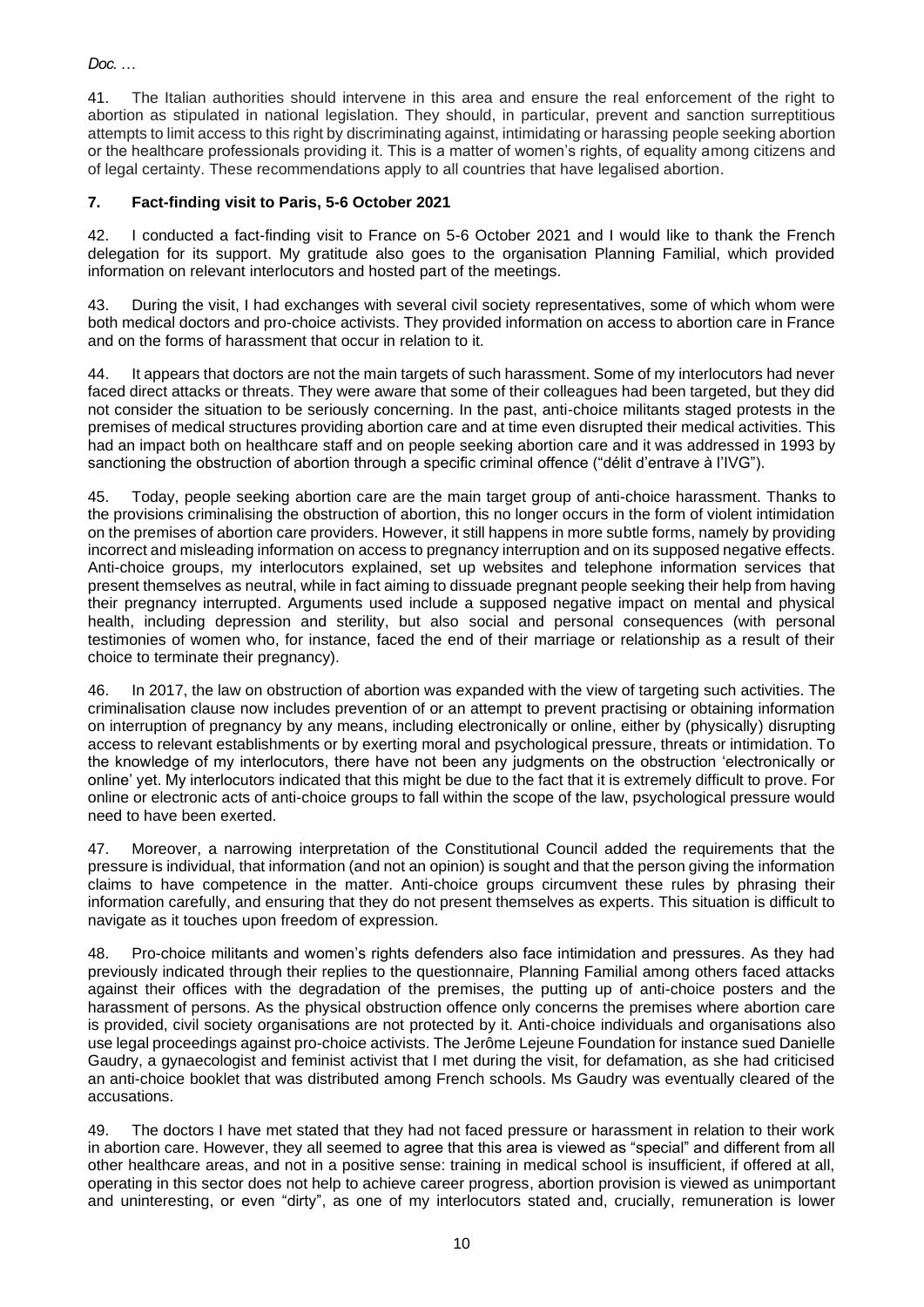compared to other specialties. This special nature of this discipline is confirmed by the double conscientious objection clause ("clause de conscience") granted to doctors, midwives and nurses. In addition to the general clause allowing these medical providers to refuse to perform a medical act they deem contrary to their personal convictions, a specific clause on conscientious objection to abortion was introduced by the 1975 law that legalised the voluntary interruption of pregnancy. This double clause is criticised by many as unnecessary and problematic, as it stresses the different nature of abortion care while having little legal purpose. My interlocutors indicated that frequent use of the conscience clause may disturb access to abortion care, and that encountering (several) conscientious objectors may cause pregnant people to lose essential time in finding care.

50. Pro-choice politicians and activists face verbal abuse and actual hate speech, particularly online on special media and through direct messages, with cases of severe intimidation, including death threats. The activists I met highlighted that the harassment and the other forms of pressure against them come from individuals and movements that aim not only to hinder access to abortion care, but also more generally to undermine the progress achieved over the last decades in women's rights and gender equality, including the rights of LGBTI people. They highlighted that the attacks are often carefully orchestrated: one of the militants I met mentioned that 8000 hostile comments had been posted on her social media account over a period of 15 minutes. Several interlocutors indicated that the follow-up on the case by the police was inconclusive or insufficient, and that the organised nature of the attacks is not sufficiently acknowledged in investigations.

51. Ms Albane Gaillot, a former member of the Committee on Equality and Non-Discrimination and a current member of France's National Assembly, indicated that she is the target of sustained harassment, including an online death threat that was considered serious by the police. Ms Gaillot is the main promoter of a bill that would improve access to abortion, in particular by extending the time limit from 12 to 14 weeks. This is meant to take into account the delays that pregnant people face in access to sexual and reproductive healthcare, particularly in rural areas or other geographic areas where infrastructure is scarce, which in some cases jeopardise their right to make a free choice. The bill faced strong parliamentary obstruction (in February 2021 it was withdrawn from the agenda due to the 500 amendments tabled, which made the debate incompatible with the parliamentary calendar).

# **8. Fact-finding visit to Warsaw, 17-18 November 2021**

52. On 17 and 18 November 2021 I conducted a fact-finding visit to Poland. I would like to thank the Polish delegation to PACE for their support, all the more so as several other visits from international organisations and monitoring bodies were being planned or held, due to the on-going crisis at the border with Belarus.

53. The situation of people speaking out for the right to abort in Poland is dire, against a backdrop of increasingly tight restrictions of access to abortion care. A ruling of the Polish Constitutional Court of 22 October 2020 stated that the part of the abortion law of 1993 permitting terminations in case of likely irreversible impairment of the foetus or of an incurable illness threatening its life is unconstitutional. Only two grounds making abortion permissible remain, namely when the pregnancy results from a crime, such as rape, and when it constitutes a threat to the woman's life or health. As severe malformation of the foetus was the cause of almost all interruptions of pregnancy in Poland before the Court ruling, the latter was viewed by many as a de facto ban to abortion. On 11 November 2021, hardly one week before my visit, the European Parliament voted on resolution 2021/2925(RSP), tellingly titled *The first anniversary of the de facto abortion ban in Poland,* which denounces the negative impact of the ruling of the Supreme Court. The resolution indicates among other things that "the constitutionality of Polish laws can no longer be effectively guaranteed in Poland" due to several legislative changes on the functioning of the Supreme Court adopted in 2015 and 2016 "and thus the legality of the ruling of 22 October 2020 is questionable".

54. The ruling triggered large protests, with rallies in Warsaw and most other Polish cities and towns, which, according to civil society and independent media sources, led to a variety of forms of pressure and abuses. Protesters faced disproportionate reactions from police forces, often amounting to actual violence, and a large number of them were detained. In most cases they were charged of petty crimes and then released. However, Marta Lempart, an activist who took part in a hearing with our Committee in February 2021, was charged with organising demonstrations in breach of Covid-related restrictions and faces up to eight years in prison. In a public statement issued on 20 November 2020, Amnesty International detailed a range of human rights violations that reportedly took place during or in the aftermath of the protests, calling on the Polish authorities "to uphold the right to freedom of peaceful assembly and put an end to human rights violations"<sup>14</sup> .

<sup>14</sup> *Poland: The extraordinary wave of protests across the country should be protected not attacked*, Amnesty International, 20.11.2020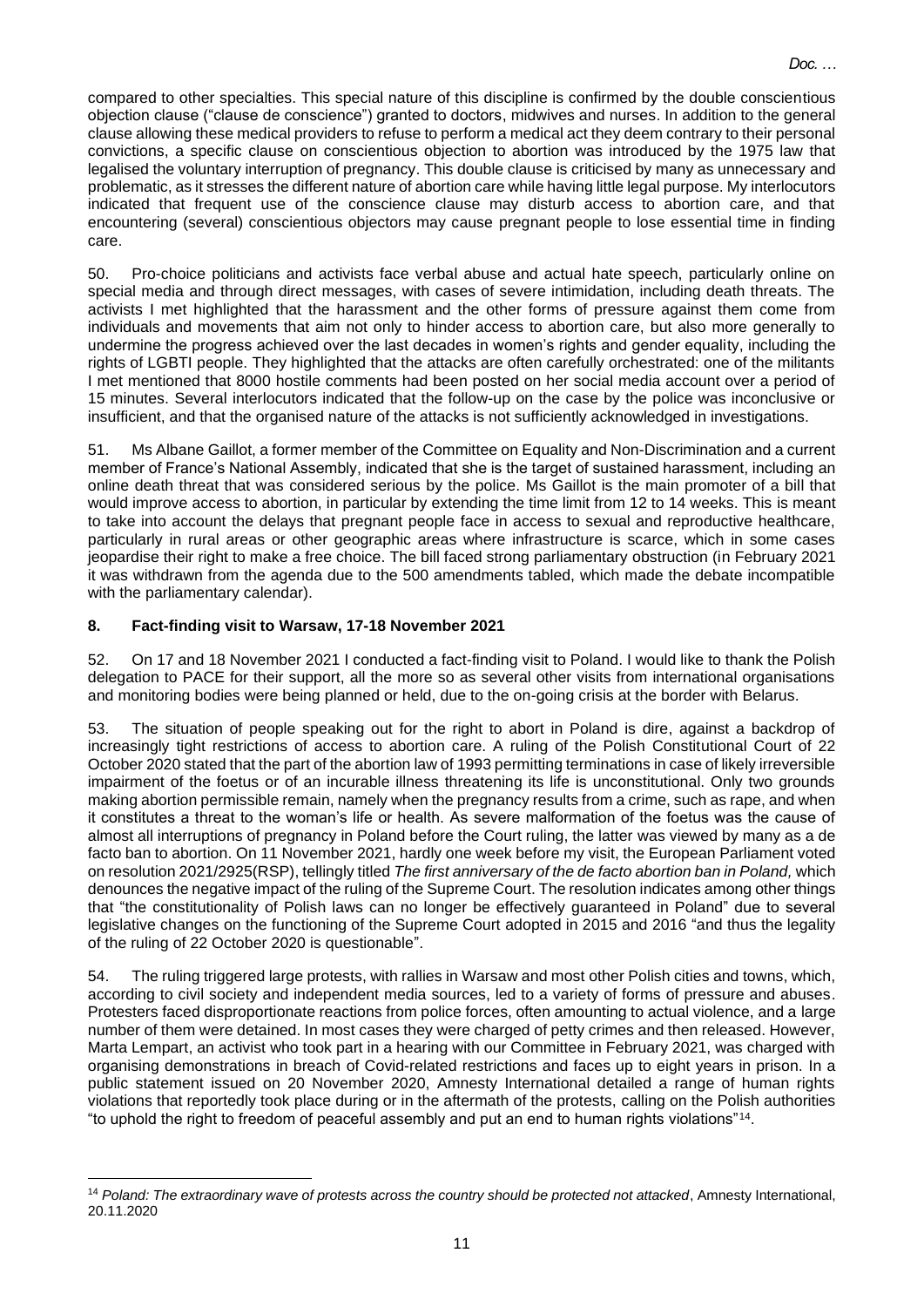55. According to several of my interlocutors, both parliamentarians and civil society representatives, young people faced particular forms of pressure: they were kept in detention for hours, often overnight, without the possibility of reaching out to their families, or they were arrested during demonstrations and driven away from their town or city and left somewhere far from home. In addition, pressure was exerted on students not to show support for pro-choice demonstrations at school (some were asked to remove their facemasks with the symbol of the Women's Strike and were threatened with suspension or expulsion from their educational establishment if they did not comply). Cases of teachers who faced retaliation for expressing their support for the protests were also mentioned.

56. Parliamentarians from the opposition and civil society representatives highlighted that police officers were clearly employing double standards: manifestations such as those held on Poland's Independence Day (11 November) with a large share of far-right and nationalist participants and which often featured violence and vandalism, were met with impunity.

57. Politicians from the opposition face sustained forms of pressure, intimidation, and harassment, including threats mainly delivered online and attacks on their offices. Authorities do not protect them adequately and when they report cases of intimidation to the police it is usually to no avail (they are told that it is impossible to find out the culprits). Because of this, most of them even stopped reporting cases, but some are now considering starting to do so again.

58. Barbara Nowacka, a fellow member of the Committee on Equality and Non-Discrimination, shared her experience of being attacked by the police with teargas. While she reported the incident to the authorities, the case has, so far, not been successfully investigated. A recurring testimony from the people I met was that reporting criminal offences appears to be useless for pro-choice protesters, as no effective follow-up is given by police and law enforcement authorities.

59. Additional psychological pressure is put on the Polish population by large format banners with graphic images of dismembered foetuses and anti-abortion slogans, often placed in the proximity of hospitals and schools, or carried by trucks driving around cities. Other banners carry the image of anti-choice activists, which is highly intimidating towards them. Students have in some cases reacted to this form of harassment by placing mocking slogans on the banners (for instance covering the original writing "abortion kills" with a label reading "smoking kills"). Younger children, however, should be protected from the exposure to shocking images and political manipulation. The same applies to people seeking abortion care. Moreover, Poland's draconian abortion law impose prison sentences on those assisting women who terminate their pregnancy, including doctors, partners and family members, as a commentary published by the Heinrich Boll Foundation<sup>15</sup> indicates, adding that "there is already a case of a woman's boyfriend being sentenced to six months in prison for having driven his girlfriend to hospital after she started bleeding heavily from taking an abortion pill at home".

60. Members of the Law and Justice Party told me that they also faced harassment and intimidation by political opponents and that protesters taking part in pro-choice rallies used offensive and obscene language. They did not report these cases, they explained, as they did not mean to exacerbate the situation. Ms Anna Milchanowska, of the Law and Justice Party, told me that she did not report the protests being held in front of her home. However, she decided to report to the police the trespassing of the cemetery where her parents rest, as she found that a line had been crossed. I can only agree with Ms Milchanowska that political controversy should never translate into violence and personal attacks, much less on the family of a politician, and I hope that the incident will be investigated.

61. The tragic case of a 30-year-old woman, identified in the press by her first name, Izabela, who died due to the failure of doctors to intervene surgically in spite of the severe complications of her pregnancy, is particularly alarming. In her messages from the hospital, Iza wrote that, due to the new regulations on abortion, doctors waited for the foetus to die. In addition to a tragic loss that could probably have been avoided, this situation shows that doctors are now exposed to the risk of criminal pursuit both in cases where they perform an interruption of pregnancy, as this might not be considered justified under the current framework, and in cases where they do not intervene, if this leads to the pregnant woman's death. The unexpected, highly problematic consequences of this situation is that some doctors refuse to assist pregnant persons, for fear of the legal risks that a difficult pregnancy would imply, and that some people, knowing that they may be left without assistance and in severe danger, avoid becoming pregnant.

62. It is disheartening to observe how the attacks on the Rule of Law often decried in the last years by international bodies and other observers have a real impact on the lives of citizens and their enjoyment of their fundamental rights. In January 2020, the Parliamentary Assembly of the Council of Europe voted by an overwhelming majority to open a monitoring procedure for Poland over the functioning of its democratic

<sup>15</sup> Neil Datta, *Four reasons why Poland's war on abortion should scare you, 15 February 2021, Heinrich Boell Foundation*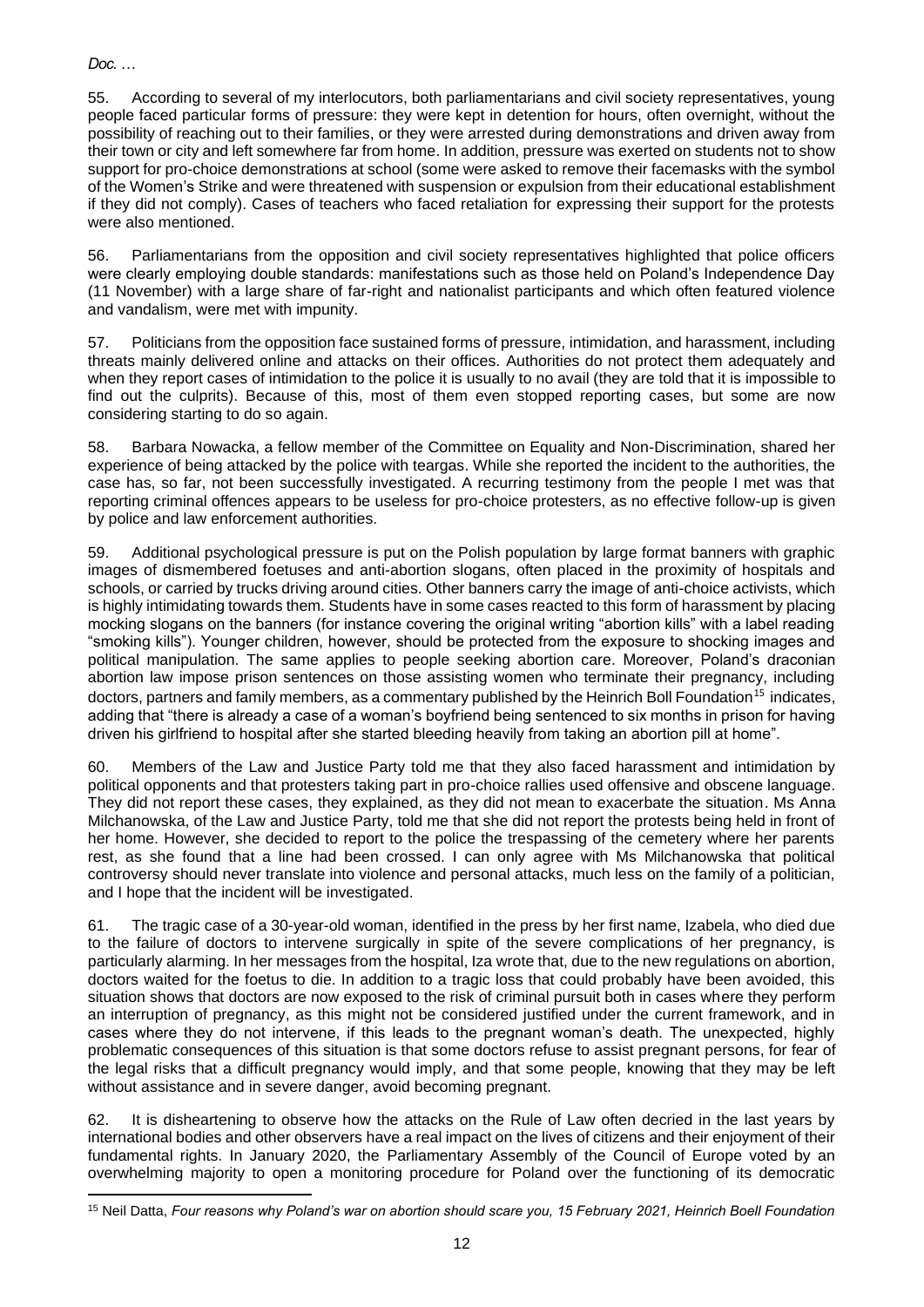institutions and the rule of law. The adopted resolution states that recent reforms of the justice systems have severely damaged the independence of the judiciary and the rule of law. It is worth noting that two of the judges of the Constitutional Court who voted in favour of the ruling of 22 October 2020 on the abortion law were former members of parliament for the ruling Law and Justice Party.

63. An additional source of pressure on human rights defenders, particularly those who promote access to sexual and reproductive rights, is the activity of organisations presenting themselves as legal think-tanks, such as the "Foundation Ordo Iuris Institute for Legal Culture", which heavily interfere with sexual and reproductive rights issues in Poland. In its Intelligence briefing of 24 March 2021, international NGO European Parliamentary Foundation for Sexual and Reproductive Rights (EPF) refers to Ordo Iuris as "the organisation that stands behind the latest de-facto abortion ban in Poland". The briefing indicates that Ordo Iuris lawyers also drafted the text of the 2016 bill to ban abortion, along with bill aiming to criminalise comprehensive sexuality education and another that restricted in-vitro fertilisation; in addition, they contributed arguments for leaving the Council of Europe Convention on Preventing and combating violence against women and domestic violence (Istanbul Convention) and prepared a charter that created Poland's 'LGBT-free zones'. Besides this activism, which promotes a progressive erosion of women's rights in Poland and in some cases supports blatant violations of human rights standards, such as the aforementioned LGBT-free zones, Ordo Iuris attacks human rights defenders and members of civil society organisations directly, by reporting alleged criminal offenses. This is the case with Agata Bzdyń of the Abortion Dream Team, whom I met in Warsaw, who was sued by Ordo Iuris, and EPF staff member Remigiusz Bak, who was reported for defamation for a tweet criticising the foundation. Mr Bak was cleared by a Polish court and awarded compensation, which he donated to a Polish civil society organisation.

64. It is worth adding that in the wake of the Constitutional Court verdict of October 2020, the Ordo Iuris Foundation sent a memorandum to Polish hospitals on how to interpret and apply the ruling. Such interference was apparently not countered by the Ministry of Health, which did not publish information on the interpretation of the judicial ruling. The representative of the Ministry whom I met in Poland stated that she was not aware of the Ordo Iuris memorandum.

65. Meeting with civil society organisations and independent legal experts, I was told that human rights defenders are being silenced through constant threats to their safety, their future and their career. Lawyers are vulnerable to aggressive tax controls that may be conducted as a means of intimidation. Even access to the legal profession is at stake, as it is subject to the control of the Ministry of Justice. All those who defend women's rights are constantly put under pressure, attacked by politicians and by state-owned media. They face mental health consequences and are at risk of burn-out. One of the persons I met with was going to take a pause from her current occupation and move abroad for these reasons. I wish to pay tribute to the courage of these persons, who pay a considerable personal cost for their commitment to human rights and the help they provide to Polish women. I am convinced that the international community should step up efforts to support these individuals and organisations.

66. The European Parliament resolution on *The first anniversary of the de facto abortion ban in Poland*, which deals first and foremost with women's access to abortion care, also contains timely and important provisions on human right defenders that are relevant to this report. The text "condemns the increasingly hostile and violent environment for WHRDs [women human rights defenders] in Poland, and calls on the Polish authorities to guarantee [their] right to express themselves publicly, including when they oppose government policy, without fear of repercussions or threats; calls on the Polish authorities to urgently protect the WHRDs who have been targeted, to investigate the threats against them and to hold those responsible to account; urges the Polish Government to counter the abusive misinformation campaigns targeting WHRDs; stresses that many WHRDs in Poland are now facing criminal charges for their role in the protests against the bill as a result of the COVID-19 restrictions imposed at that time; urges the Polish Government to refrain from bringing politically motivated criminal charges against WHRDs;". The text then "strongly condemns the excessive and disproportionate use of force and violence against protesters, including activists and women's rights organisations, by the law enforcement authorities and by non-state actors such as far-right nationalist groups; calls on the Polish authorities to ensure that those who attack protesters are held accountable for their actions;". The resolution also "condemns the hostile rhetoric used by Polish government officials against WHRDs and other critics of government policies, and urges the Commission to address this and support the activists both politically and financially". I cannot but share the principles and aims of this adopted text. The present report conveys similar indications and I trust the Parliamentary Assembly will also support them, by adopting the draft resolution stemming from it.

#### **9. Conclusions**

67. This report originated from a concern over various forms of harassment and pressure faced by human rights defenders, healthcare professionals and pregnant people in relation to abortion care. Throughout the